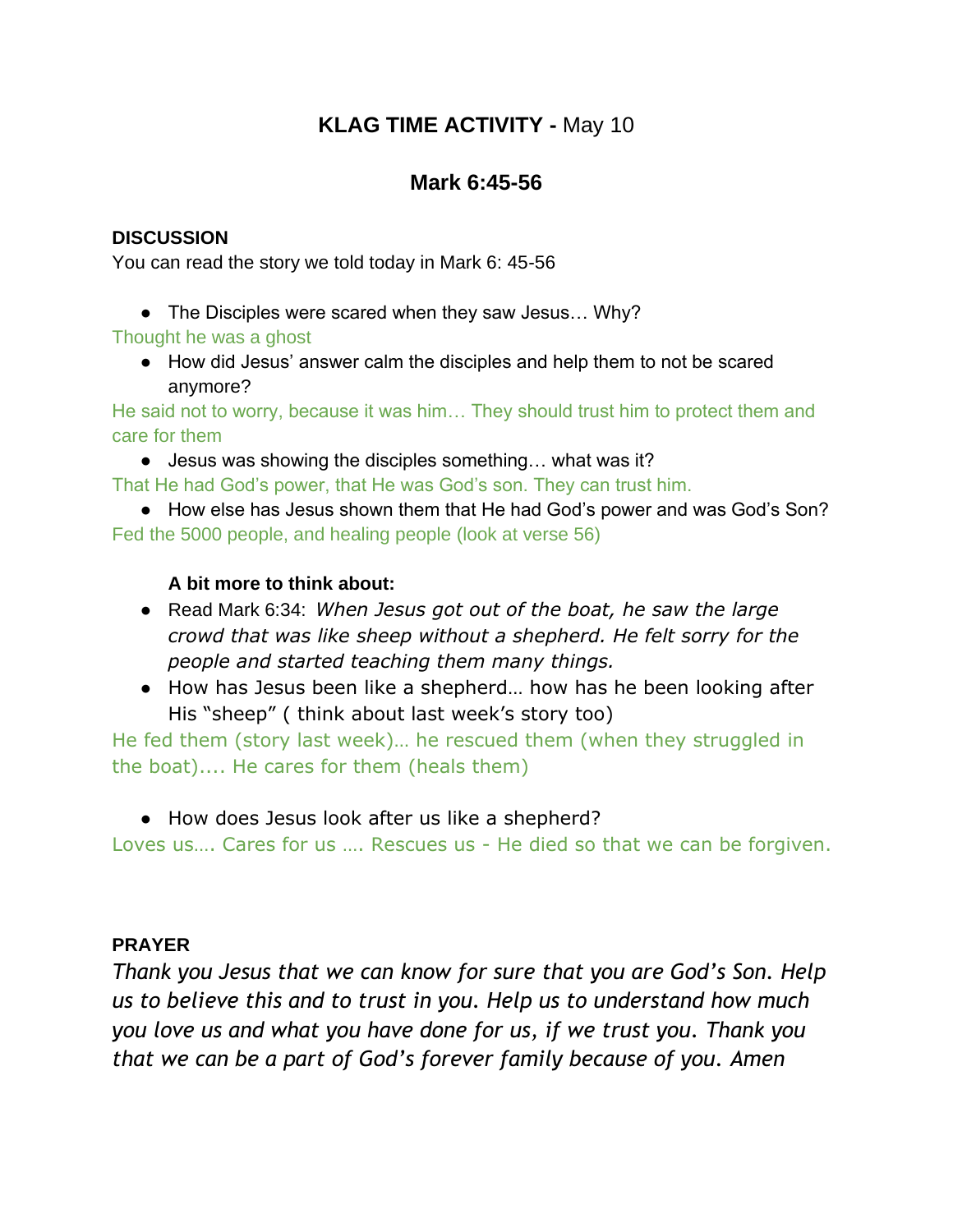## **ACTIVITIES**

To complete your picture of "Jesus walking on the water" - (Available in the activity sheet link for today)

Colour it in… Glue onto cardboard if you wish - it will make it last longer.

Cut it out, including the slit for the POP stick to move through. Attach "Jesus" to a POP stick and push through the slit to make it appear as if he's moving across the water. (If you don't have a paddle pop stick, try finding something else that will work.. Stick from back yard?, plastic cutlery? etc)



Some science for your day: Making **OOBLECK**: a non Newtonian fluid..

We all know that it is impossible for anyone other than Jesus to walk on water but it is fun to watch these people running over OOBLECK....

Now… we can't make enough to run across like this, but it can be fun to play with it… perhaps you could try using small toys (like LEGO people) to run across your Oobleck… if you keep them moving they won't sink...

To make Oobleck you will need:

1 cup water

1.5-2 cups of cornflour

Food colouring of your choice (optional)

Add water and food colouring to a bowl

Add 1 cup flour and begin to stir. Once the mixture thickens you will need to use your hand. Add the remaining flour a little at a time.. You might not need it all. You want the Oobleck to be liquid, and yet solid. If it is too thick, just add some more water.

You can play with the fluid/solid Oobleck… BUT take care!! IT'S MESSY!! Make sure you do this outside and that you clean up after yourself (no mess for Mother's Day today!)

When is it solid? When is it liquid?

OR Try making the **Gummy Bears walk on the jelly**…. How long do you have to leave the jelly in the fridge before the Gummy Bears will stay on top… Once it's cooled a little, try dropping one on top every 15 minutes or so… How long does it take?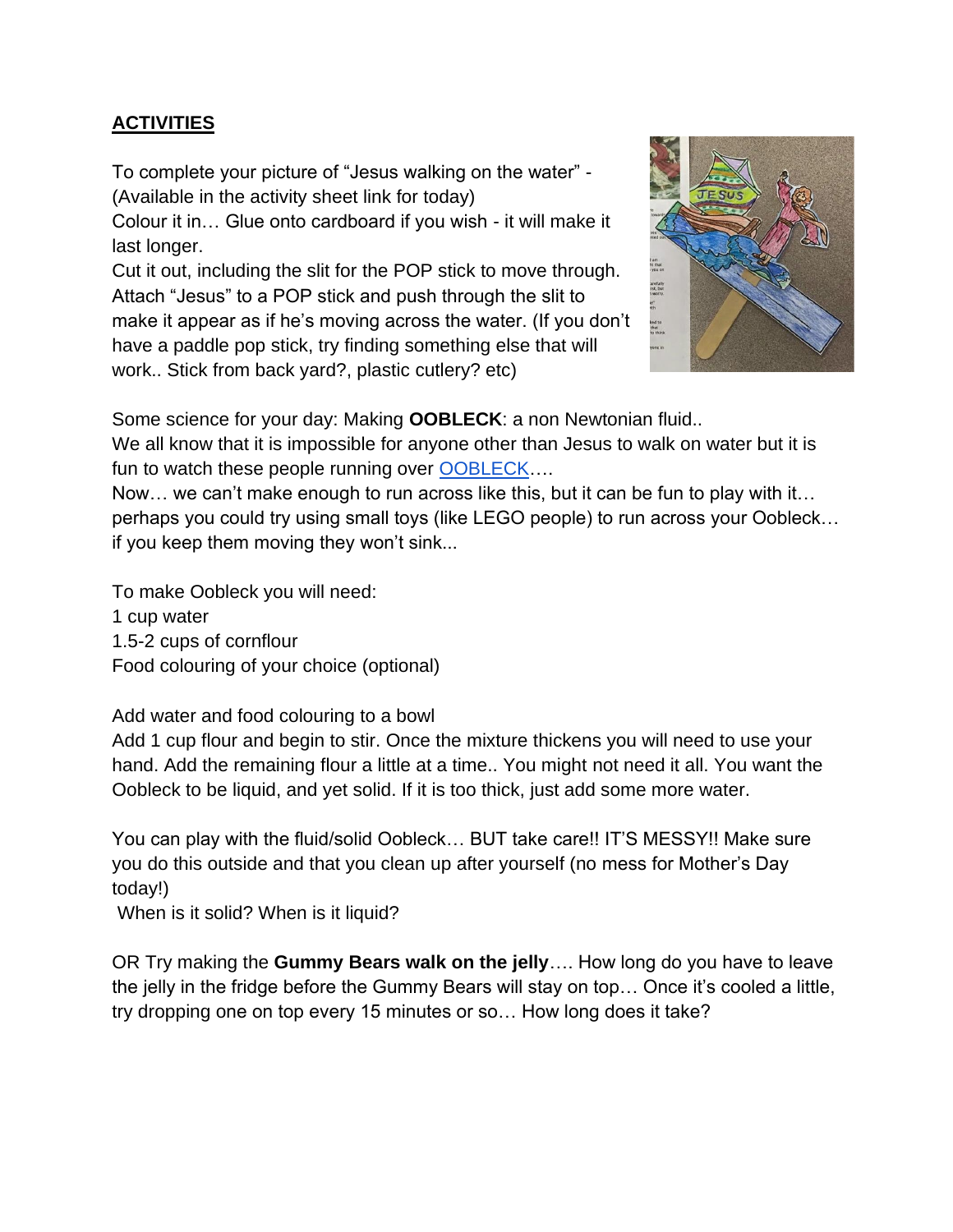### Not wanting to make mess today? Why not try an **ORIGAMI BOAT**



*Happy Mother's Day to all of our special Mums*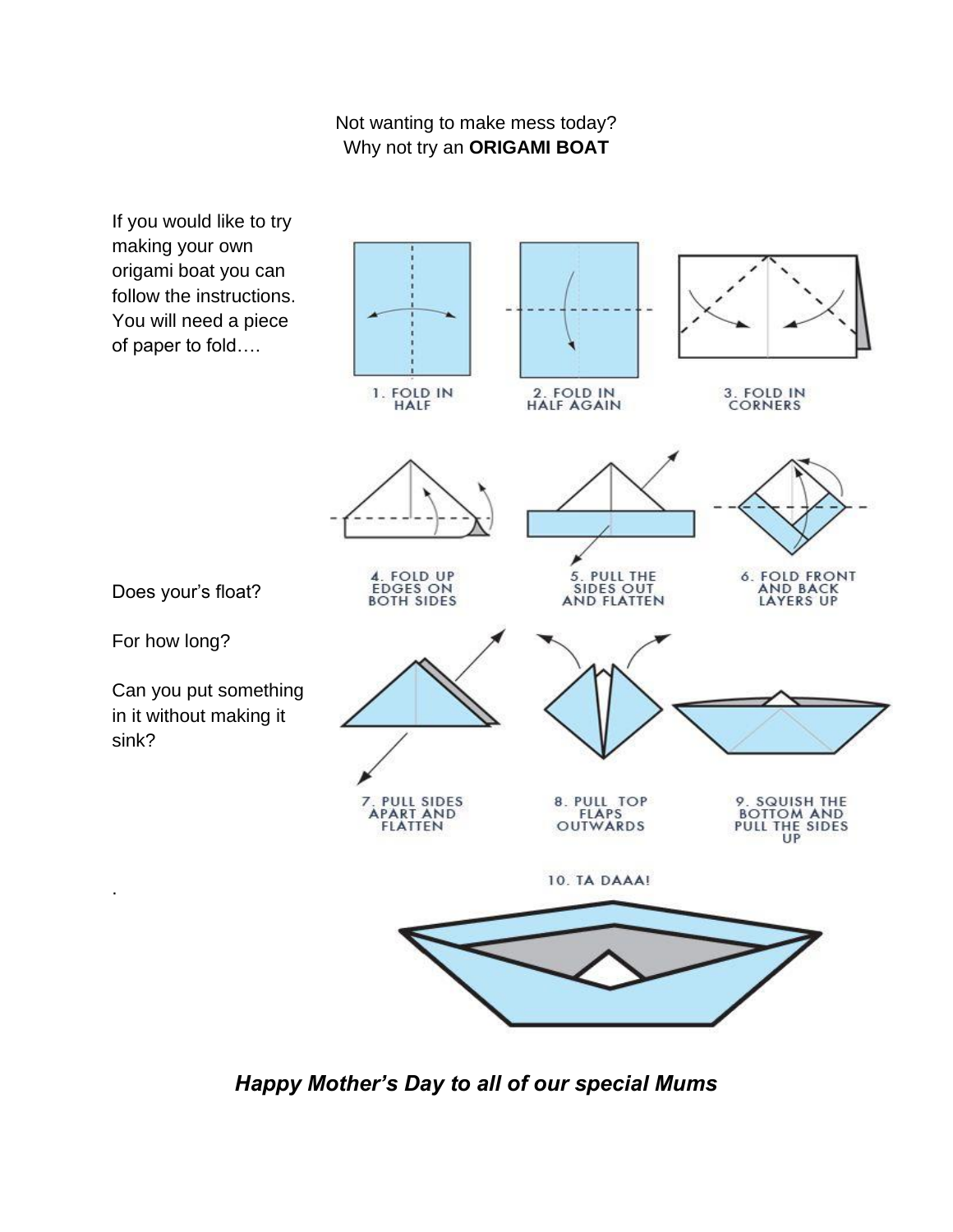We hope you're giving your Mum a very special day today!

To help that along we have some Mother's Day Vouchers for you to create an extra special gift for her….

Simply choose the vouchers that you think your Mum would like, decorate them, and cut them out. You can also make your own by filling in the blank ones. Once you have finished, you could staple them together into a book or put them into an envelope, or in a card you may have made and give them to Mum to use…. Remember if she uses one - you need to honour it!

**Happy Mothers Day I love you Mum For Mum: One free hug For Mum: No arguing with brother or sister**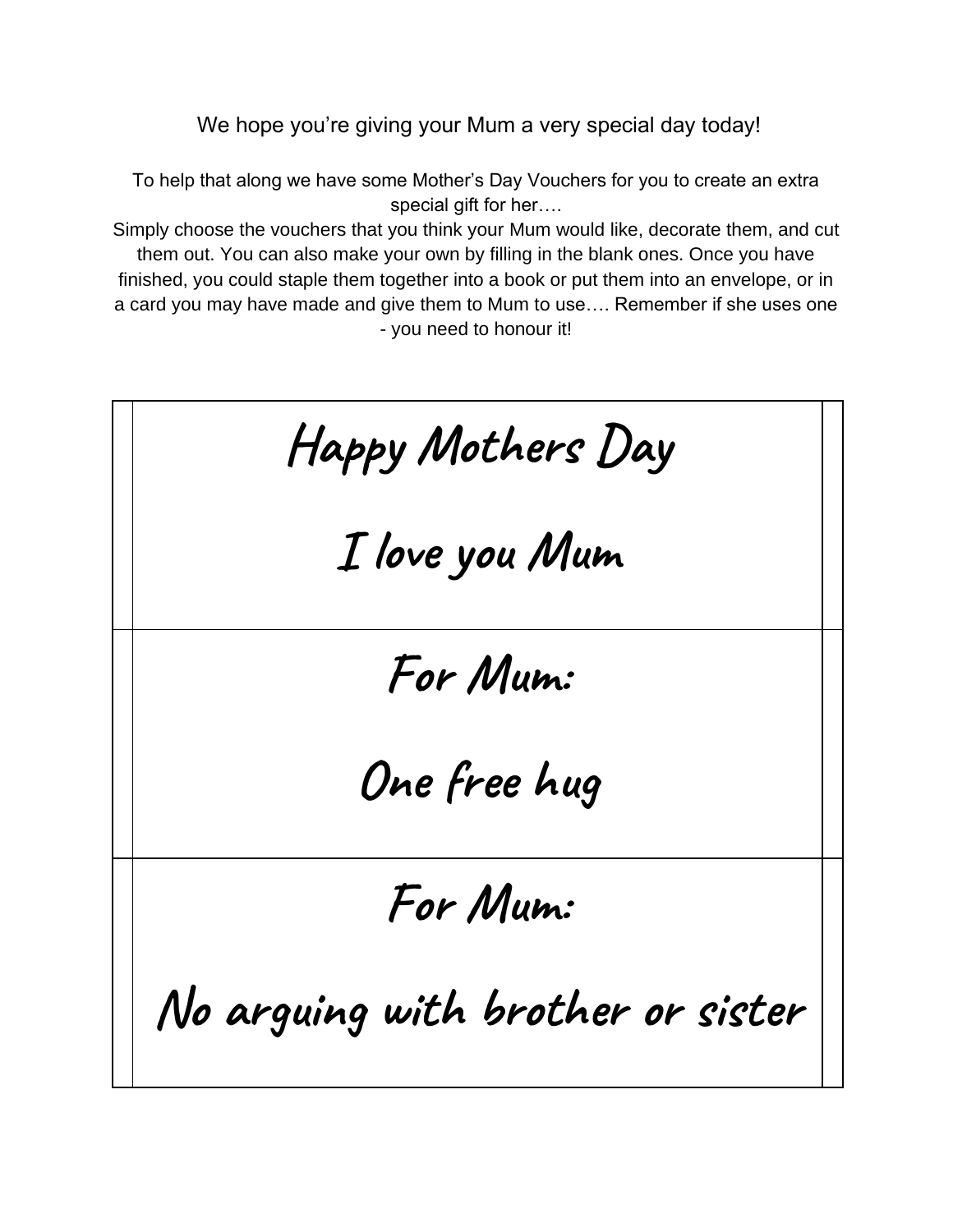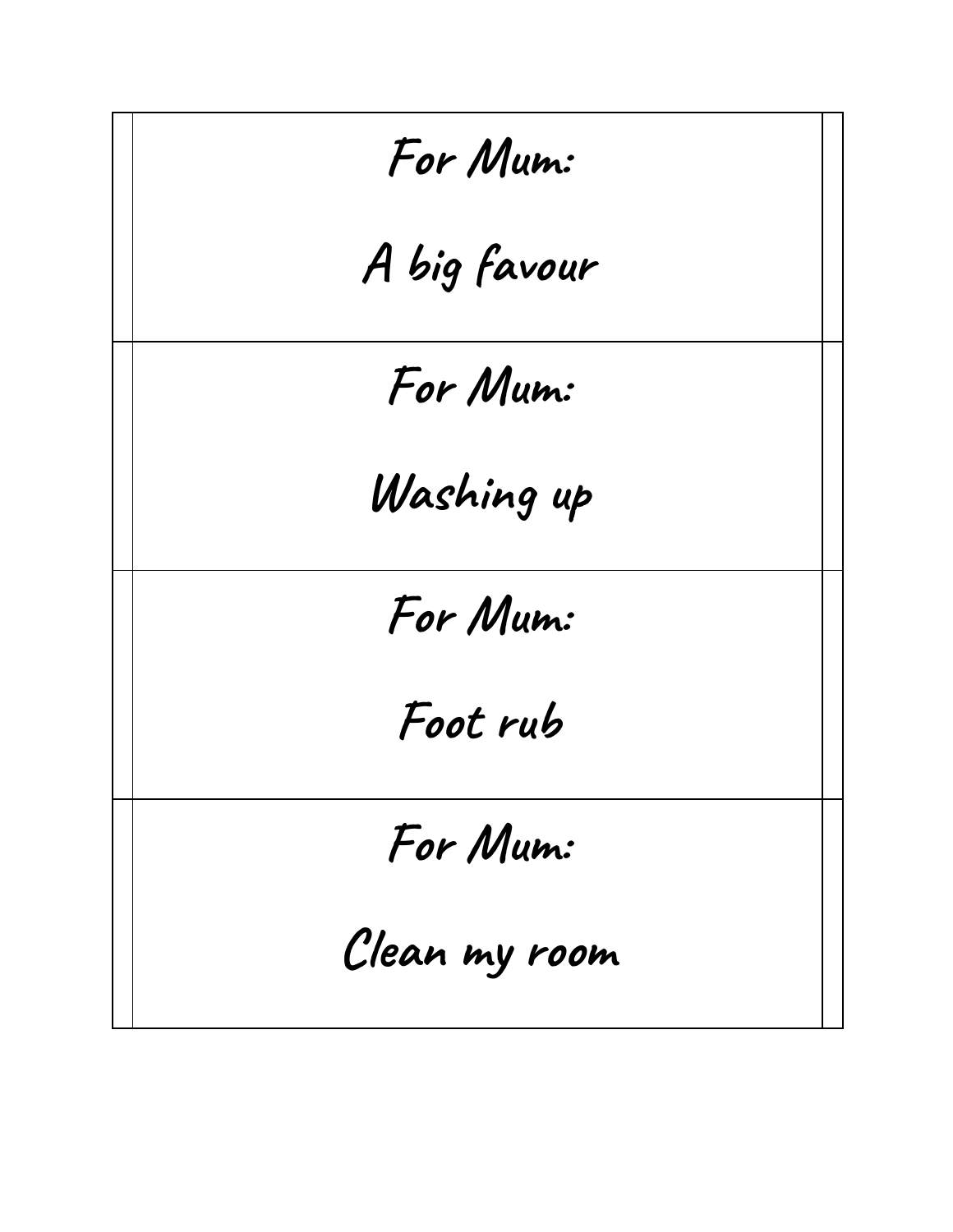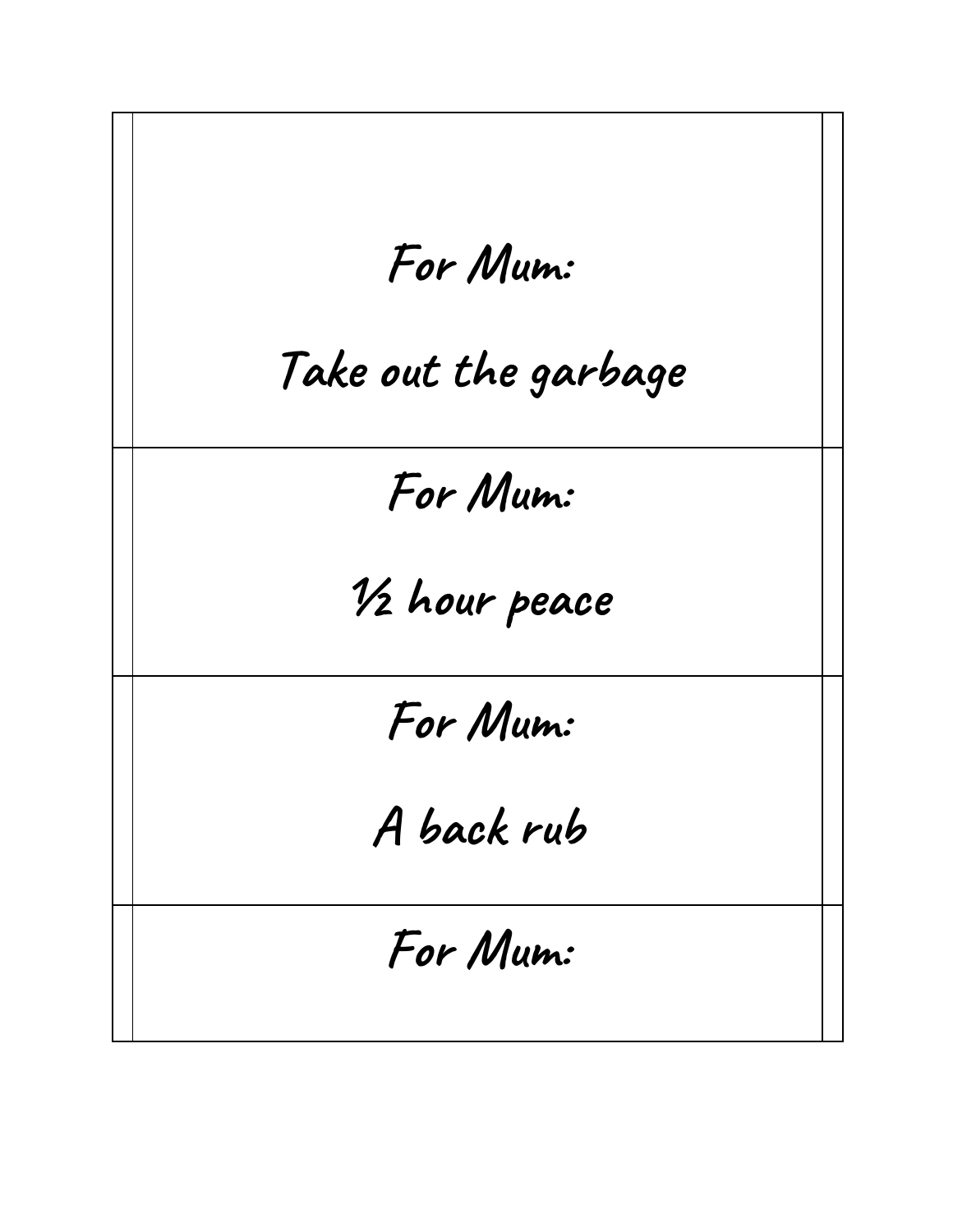**Do homework without complaining For Mum: Empty dishwasher For Mum: An extra job of your choice For Mum: Get ready for school**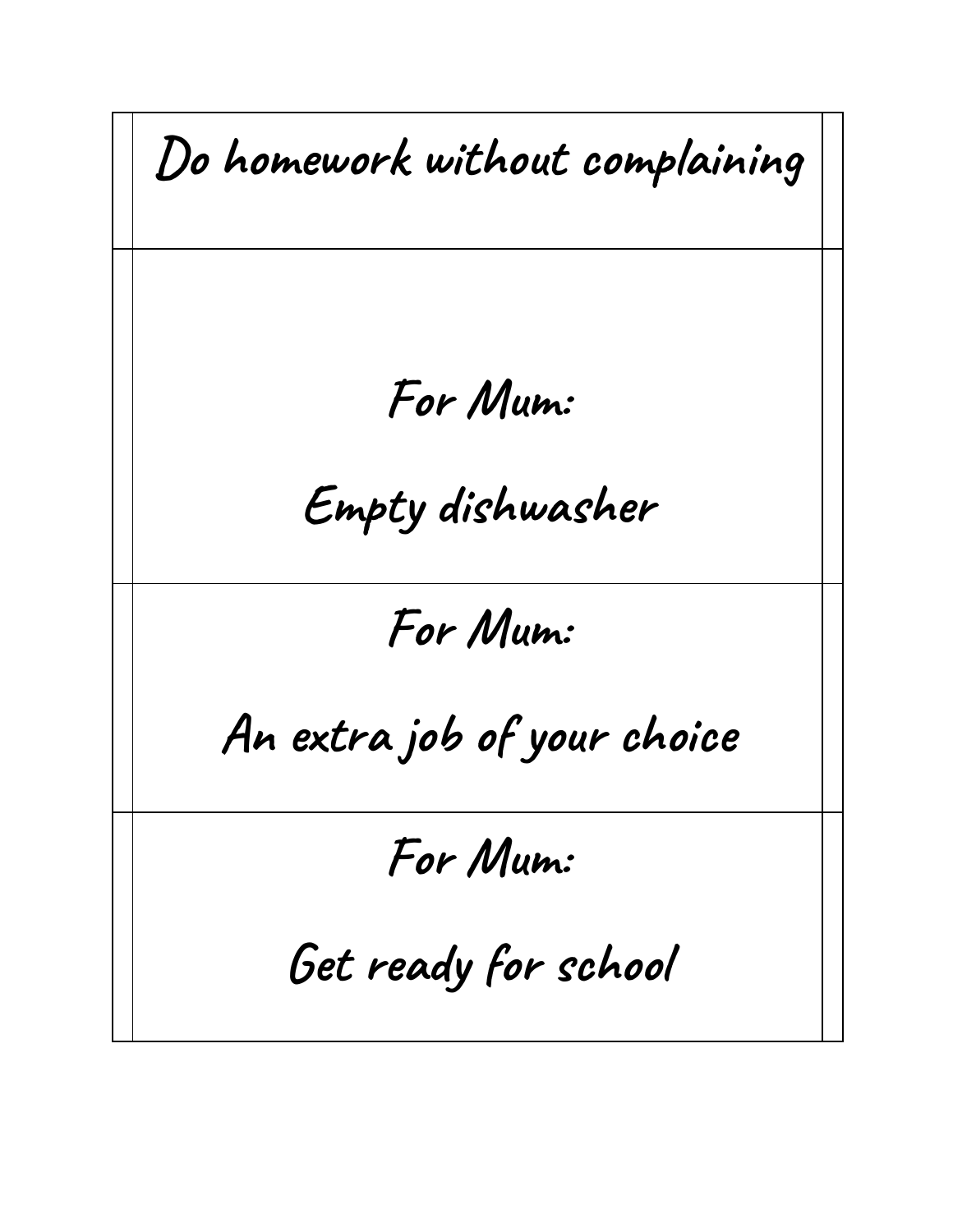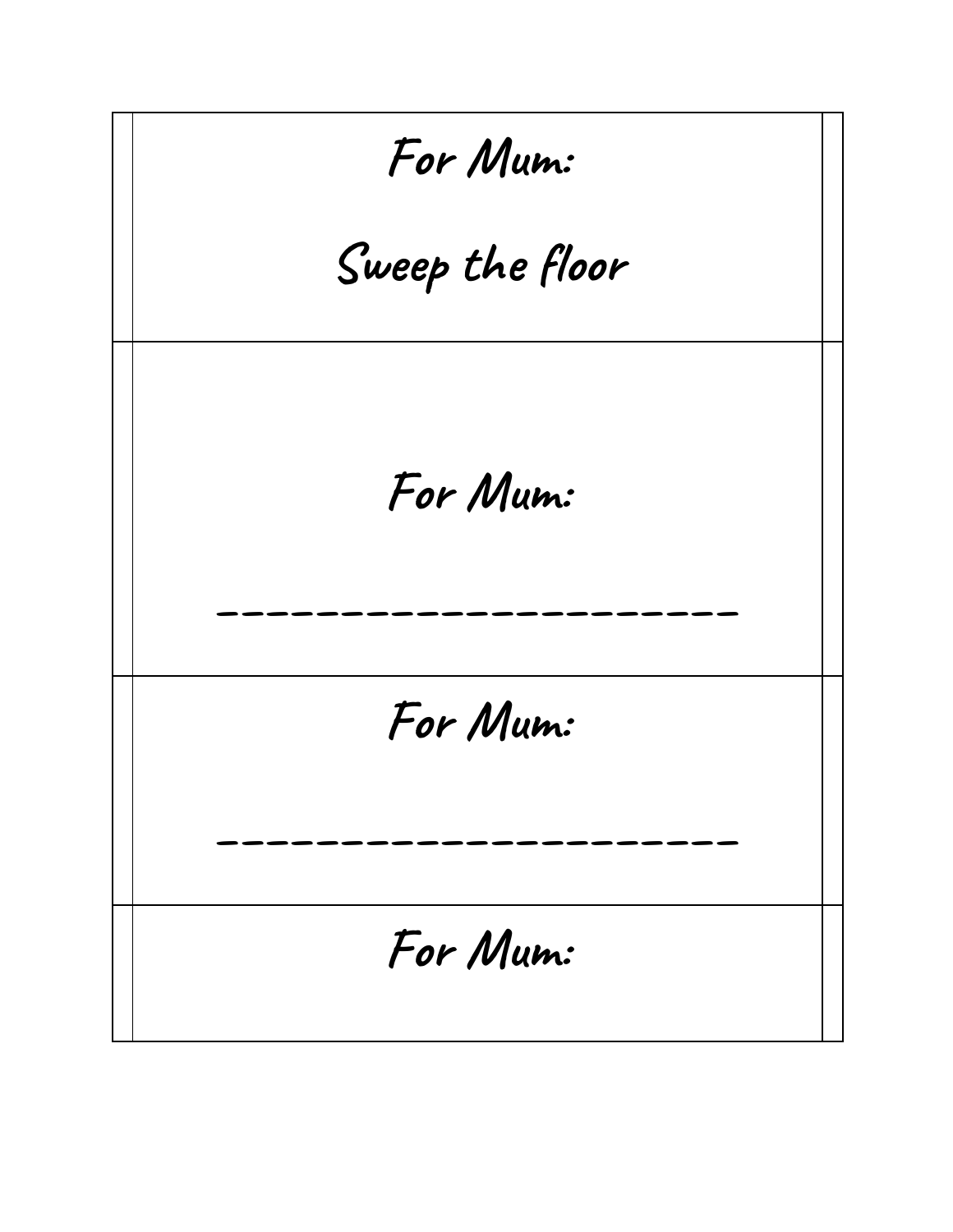